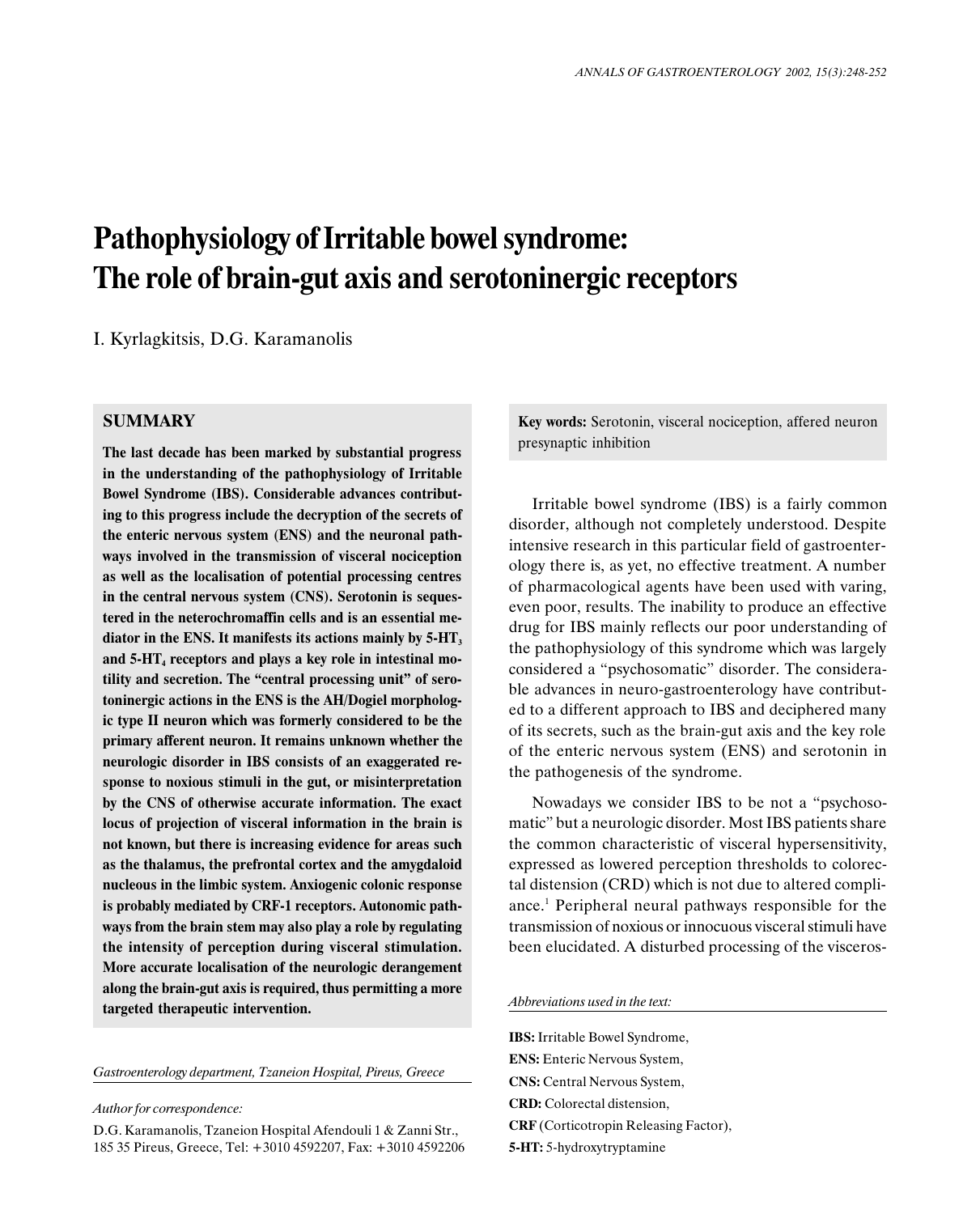ensory information by the brain of IBS patients has been postulated, but the mechanism remains unclear.

## PHYSIOLOGY OF VISCERAL SENSATION - THE "BRAIN-GUT" AXIS

The knowledge of the neuroanatomy and the physiology of sensation are essential prerequisites for the understanding of what we call "visceral hypersensitivity" in IBS. The initial stimulus seems to originate from the enteroendocrine cells which serve as chemical or mechanical transducers for noxious stimuli.<sup>2</sup> Degranulation of these cells releases serotonin, the key neurotransmitter of the ENS. The pathway for the transmission of the signal to the central nervous system consists of three neurons<sup>3</sup>: The first neuron lies in the dorsal root ganglion and terminates in the dorsal column laminae of the spinal cord. Some fibers project to noradrenergic neurons in the prevertebral ganglia and contribute to the modulation of intestinal motility. The second neuron lies in the dorsal horn of the spinal horn and projects to the thalamus and reticular formation of the brain stem through the spinothalamic and spinoreticular tracts respectively. These neurons synapse with autonomic centres and with the third neuron which projects to the limbic system (emotional responses) and to the sensory cortex leading to the conscious perception of the stimulus. Efferent autonomic pathways (serotoninergic, adrenergic) from the brain stem centres, such as the periaqueductal grey, alter the sensitivity of the dorsal horn neurons, thus modulating the intensity of perception during visceral stimulation.<sup>3</sup>

The exact locus of the projection in the sensory cortex is not yet known. Studies of cerebral blood flow using PET scan in patients with IBS showed evidence of activation of the right prefrontal cortex and rostral anterior cingulate cortex and posterior cingulate cortex during CRD.<sup>4</sup> Reduced activation was noticed in the perigenual cortex, temporal lobe and brain stem.<sup>4</sup> It is possible that such changes are due to altered central noradrenegic modulation as IBS patients show a reduced activation of circuits involved in the integrated affective autonomic and antinociceptive response to an average stimulus.<sup>4</sup> Additionally, there is evidence of selective activation of brain regions responsible for processing negatively charged emotional information.4

The role of anxiety in the exacerbation of symptoms of patients with IBS has been the focus of many studies investigating the role of the limbic system and mainly that of the amygdaloid nucleus in visceral responses to

stress. Parasympathetic action stimulates distal colonic motility whilst sympathetic stimulation regulates intestinal secretion and permeability.<sup>5</sup> Stereotaxic delivery of corticosterone to the central amygdaloid nucleus increases anxiety and demonstrates an exaggerated visceromotor response to CRD in rats.<sup>6</sup> Descending neuronal pathways from the area of the amygdala seem to be involved in the modulation of the visceromotor response.<sup>6</sup> This effect is probably mediated by CRF-1 receptors which are responsible for colonic and anxiogenic responses to stress.<sup>7,8</sup> Endogenous serotonin peripherally released in response to stress is probably involved in central CRFinduced stimulation of colonic motility by acting on 5HT-3 receptors.<sup>8</sup> CRF receptors are also located peripherally on enteric smooth muscle and can be stimulated by locally produced CRF, by enteric neurons, enterochromaffinic and immune cells.<sup>9</sup>

Recent data suggest a dysregulation of adrenal activity in IBS patients.10 Compared with controls IBS patients showed increased salivary cortisol levels in the morning, while they maintained the physiological circadian fluctuation.<sup>8</sup>

## ENTERIC NERVOUS SYSTEM: THE ROLE OF SEROTONINERGIC ACTIONS

The digestive tract comprises the main reservoir of the body's 5-hydroxytryptamine. More specifically, serotonin is sequestered in neurons, enterochromaffin cells and enteric mast cells and is released by signalling functions to the enteric nervous system. $11$  There is evidence of enhanced postprandial serotonin release from IBS patients.12 There are seven subtypes of serotonin receptors but two (5-HT<sub>3</sub> and 5-HT<sub>4</sub>) predominate in the gut.<sup>13</sup> 5- $HT_3$  receptors are scattered throughout the ENS but 5- $HT_3$  can also be found in the brain, spinal cord and dorsal root ganglion neurons. $14-16$  A large proportion of spinal receptors are located on the central terminals of afferent neurons many of which are capsaicin sensitive.<sup>17</sup>  $5-HT<sub>3</sub>$  receptor excitation results either in contraction via achetylcholine or relaxation of the smooth muscle via nitric oxide release.<sup>18</sup> 5-HT<sub>4</sub> receptors are mainly located on neurons of the ENS but can also be found on smooth muscle and enterochromaffin cells.<sup>18</sup> In a similar way as  $5-\text{HT}_3$  receptors, they stimulate colonic motility by releasing acetylcholine, substance P and calcitoningene related peptide, but also regulate colonic secretion.19 Nevertheless, the cascade of  $5-\text{HT}_4$  activation may also lead to colonic relaxation.<sup>20</sup> Alosetron is a  $5-HT_3$  inhibitor, whilst tegaserod and prucal optical are potent  $5-HT_4$ agonists.21-22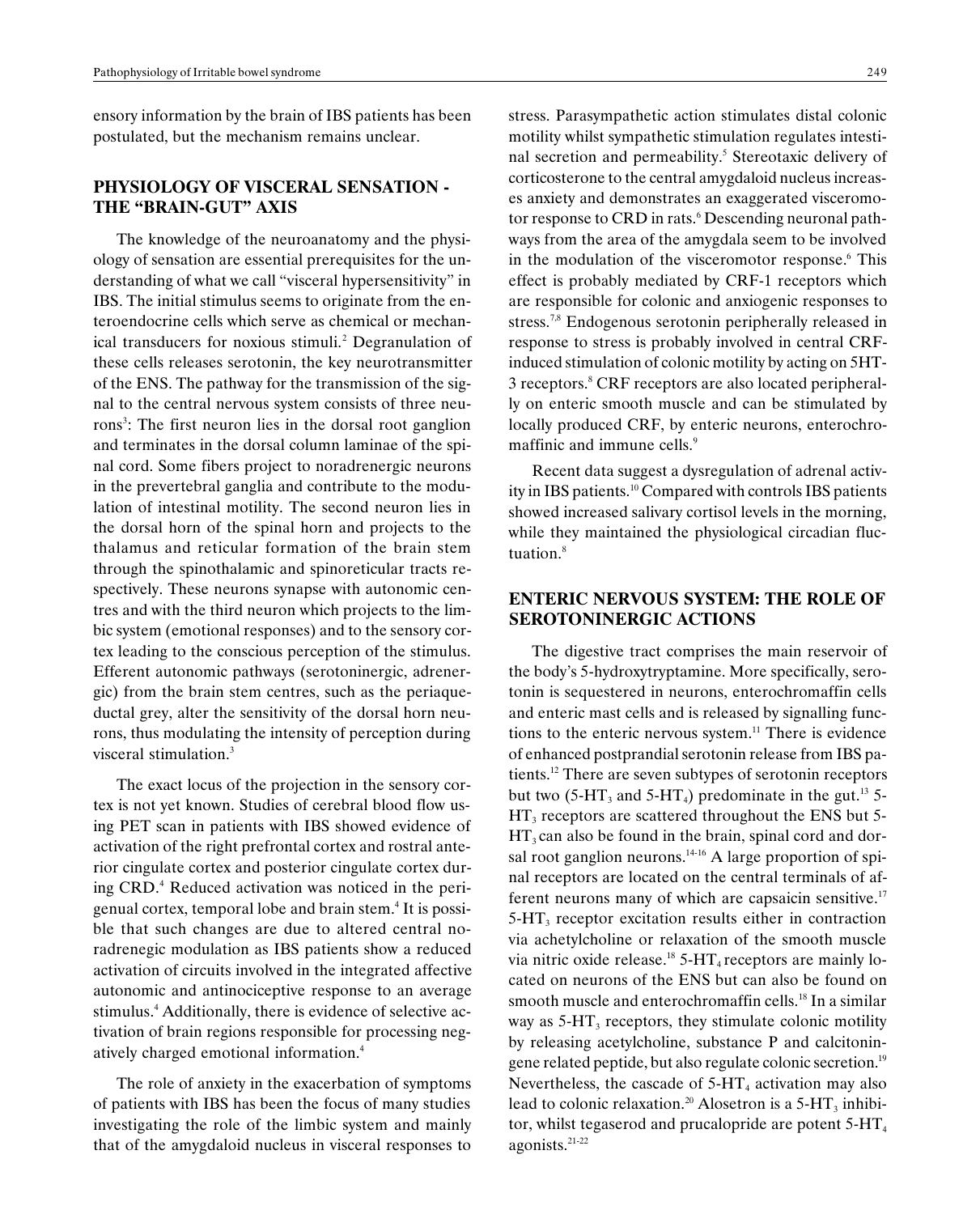Serotonin serves for both neurotransmission and paracrine signalling by being released and diffused in the extracellular space to interact with its receptors and sensory afferents.23 Mechanical (brushing of luminal contents), chemical (chemotherapy) and other injurious stimuli (irradiation) can lead to serotonin release.<sup>26</sup> Whether the powerful bowel contractions in IBS can lead to degranulation of enterochromaffin cells remains unknown.

The ENS, although regulated by the central nervous system, can act in an independent fashion and control digestive functions and gut motility. Serotonin has four important actions on the neural elements of  $ENS<sup>25</sup> Two$ of them occur in the neuronal cell bodies, one mediates presynaptic inhibition and the last occurs in terminal projections of AH/Dogiel morphologic type II enteric neurons.

#### 1) Neuronal bodies

Two excitatory actions take place at this level, the rapidly and the slowly activating response.<sup>25</sup> The former is produced by the opening of ligand-gated ionic channels and is mediated by the  $5-HT_3$  receptor subtype. Binding of serotonin to the receptor leads to the opening of ionic channels and depolarisation of electrical potential across the membrane to action potential threshold. Various pharmacologic agents act on these receptors either as agonists (phenylbiguanide, 2-methyl-5-hydroxytryptamine) or selective antagonists (granisetron, tropisetron and alosetron). Alosetron is a potent  $5-HT<sub>3</sub>$  inhibitor that has proved to be effective in the treatment of IBS.26

The slowly activating response is mediated by the 5-  $HT_{1P}$  receptors.<sup>25</sup> These are metabotropic receptors and their binding with serotonin involves changes in neuronal metabolism. The protein complex of  $5-HT_{1P}$  receptor includes G-protein and enzyme. The activation of the latter after serotonin binding leads to second messages (cyclic adenosine monophosphate) in the cytoplasm. This cascade of metabolic events leads to the slow excitatory response.

### 2) Presynaptic inhibition

This is an important action of serotonin as it prevents runaway excitation of neural circuits and takes place in neurons that are excited by exposure to mediators (serotonin, histamine) released in paracrine manner from enterochromaffin, immune or inflammatory cells.<sup>25</sup> Serotonin-mediated presynapric inhibition also occurs at the sites of nicotinic synapses of cholinergic neurons in the ENS.<sup>25</sup> When serotonin binds to these receptors, it suppresses the release of achetylcholine and other neurotransmitters.25 The type of such receptors has not been identified.

#### 3) AH/Dogiel morphologic type II neurons

These neurons are multipolar and present highly specialised electrophysiologic behavior.25 They constitute the fundamental element of the microcircuits of the ENS.<sup>25</sup> One of their neurites projects out of the myenteric plexus into the lamina propria and the mucosa.<sup>25</sup> Serotoninergic excitatory receptors belonging to the  $5-HT_3$  subtype are located on the terminals of these neurites.<sup>25</sup> When mechanical or chemical stimuli lead to degranulation of the enterochromaffin cells scattered in the epithelium the released serotonin binds to these receptors leading to excitatory response<sup>25</sup>. Because of this responsiveness to serotonin, AH/type II neuronal projections were initially regarded as the "primary afferent neurons" of the ENS. As their properties are unique and different from the classic neurophysiologic behavior of primary sensory afferent neurons, it has been suggested that they should be called "AH/Dogiel type  $II.^{25}$ 

# SEROTONIN IN THE PATHOPHYSIOLOGY OF IBS: INCREASED INTESTINAL MOTILITY OR ALTERED VISCERAL NOCISEPTION?

Despite the recent advances in the understanding of the pathophysiology of IBS there are gaps in current knowledge. Serotonin increases intestinal motility and secretion by increasing the firing rate of secretomotor neurons.27 The latter evokes secretion from the crypts of Lieberkuhn and induce vasodilation of arterioles to increase blood flow in support to stimulated secretion.<sup>27</sup> The efficacy of  $5-HT_3$  receptor blockade in women with diarrhea predominant IBS<sup>28</sup> suggests an overstimulation of secretomotor neurons by serotonin. The reason for this selective efficacy of alosetron in women is not understood but may be due to a different metabolism or higher levels of serotonin in female patients.<sup>29</sup> A recent study showed increased serotonin concentration in colonic mucosa of patients with constipation-predominant IBS when compared with individuals with diarrhea predominant IBS, although this may reflect impaired released of serotonin.<sup>30</sup> Undoubtedly there are many other candidate mediators/transmitters involved either in the regulation of colonic motility or in visceral perception, such as calcitonin gene related peptide, substance P, norepinephrine and opiates, $31,32$  but the full characterisation of their role in IBS has yet to be elucidated.

IBS is clinically characterised by abdominal pain, ur-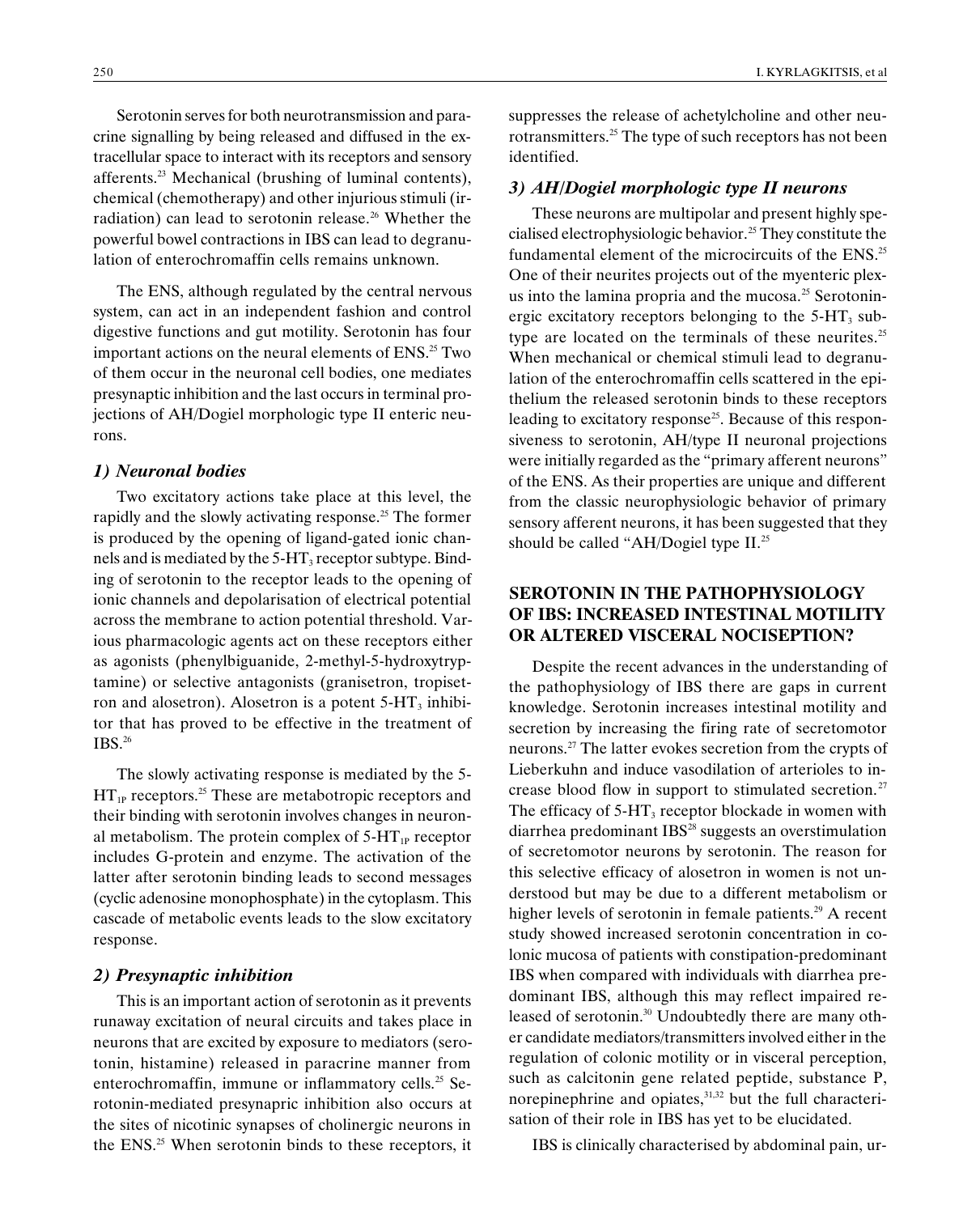gency, bloating and alteration of stool consistency.33 Visceral hypersensitivity<sup>1</sup> is a common characteristic of these patients, although the exact site of the disordered neurophysiology is not known. Mechanosensitive primary afferents may be hypersensitive to noxious stimuli and transmit erroneous information to the central nervous system. On the other hand information may be accurate but misinterpreted by central processing circuits responsible for visceral nociception. In some patients, derangement may exist in both brain and periphery.  $5-\text{HT}_3$  receptor stimulation by serotonin seems to be directly related to visceral nociception in rodents: Colorectal distension in the anaesthetised rat is associated with induction of the proto-oncogene c-fos and subsequent c-fiber afferent activation.<sup>34</sup> 5-HT<sub>3</sub> blockade by alosetron significantly reduced numbers of Fos-L1 neurons in the spinal cord.<sup>34</sup> Further evidence to support the role of  $5-HT_3$  receptors in visceral perception includes the inhibition by granisetron of colorectal distension-induced c-fos immunoreactivity in the nucleus of the solitary tract<sup>35</sup> as well as a similar reduction of  $c$ -fos immunoreactivity by 5-HT<sub>3</sub> receptor blockade in the trigeminal nucleus following chemical stimulation of the rat nasal mucosa.<sup>36</sup> Humans with IBS demonstrate an exaggerated gastrocolonic postprandial response and lowered colonic perception thresholds following intraduodenal lipid infusion.<sup>37</sup> This finding, in combination with the higher serotonin levels found postprandially in  $IBS<sub>1</sub><sup>12</sup>$  indicates that serotonin may also modulate visceral nociception. Nevertheless recent evidence suggests that therapeutic  $5-\text{HT}_3$  receptor blockade by alosetron has an indirect anti-nociceptive effect by reducing colorectal tone and consequently abdominal pain.38

The question whether therapeutic blockade of  $5-HT<sub>3</sub>$ receptor occurs centrally or in the periphery remains unanswered.  $5-HT_3$  receptor protein and mRNA are widely distributed in the enteric nervous system, dorsal root ganglion neurons, spinal cord and brain.<sup>13-16</sup> 5-HT<sub>3</sub> inhibitors are thought to act almost exclusively in the periphery. Alosetron has been reported to inhibit the vasomotor response to CRD in dogs when injected intracerebrally, suggesting a central site of action.<sup>39</sup> Although this may not be the case in man, a simultaneous action in the CNS cannot be precluded.

#### **CONCLUSIONS**

The last decade contributed to a tremendous evolution in our knowledge of a formerly "mysterious" entity called IBS. Serotonin is an important substance involved in the neurophysiologic control of intestinal function, ei-

ther as a neurotransmitter or as a paracrine mediator. Serotoninergic  $5-HT_3$  receptors seem to be the cause for diarrhea and abdominal discomfort in IBS, although this evidence is mostly based on the efficacy of  $5-HT_3$  receptor antagonists in the diarrhea-predominant IBS in women. Alosetron and tegaserod have been major advances, as they constitute the first pharmacological agents for the etiological treatment of IBS. The initial enthusiasm was followed by doubts pertaining to the safety of the alosetron, as it was associated with ischaemic colitis. On the other hand, the therapeutic advantage of tegaserod when compared to placebo remains controversial and further studies in humans with prucalopride may prove unethical because of the carcinogenic effect of the latter in animals.

More extensive research is required for the exact localisation of the neurologic derangement along the braingut axis which may be different for every type of IBS (diarrhea, constipation-prone or alternating IBS). Other potential candidate receptors  $(5-HT_{2B})$  for serotoninergic modulation must be sought. This, in combination with the elucidation of the exact role of other neurotransmitters/mediators involved in gut function, will allow an alternative and targeted therapeutic intervention.

#### REFERENCES

- 1. Mertz H, Naliboff B, Munkata J et al. Altered rectal perception is a biological marker of patients with irritable bowel syndrome. Gastroenterology 1995; 109:40-52.
- 2. Camilleri M, Coulie B, Tack JF. Visceral hypersensivity: facts, speculations and challenges. Gut 2001; 48:125-131.
- 3. Camilleri M, Saslow SB, Bharucha AE. Gastrointestinal sensation. Mechanisms and relation to functional gastrointestinal disorders. Gastroenterol Clin North Am 1996; 25:247-258.
- 4. Naliboff BD, Derbyshire SWG, Munakata J, et al. Cerebral activation in patients with irritable bowel syndrome and control subjects during rectosigmoid distension. Psychosomatic medicine 2001; 63:365-375.
- 5. Mayer EA. The neurobiology of stress and gastrointestinal disease. Gut 2000; 47:861-869.
- 6. Greenwood-Van Meerveld B, Gibson M, Gunter W, et al. Stereotaxic delivery of corticosterone to the amygdala modulates colonic activity in rats. Brain Res 2001; 893:135- 142.
- 7. Tache Y, Martinez V, Million M et al. Stress and the gastrointestinal tract III. Stress-related alterations of gut motor function: role of brain corticotropin-releasing factor receptors. Am J Physiol Gastrointest Liver Physiol 2001; 280:G173-177.
- 8. Mayer EA, Naliboff BD, Chang L. Basic pathophysiologic mechanisms in irritable bowel syndrome. Dig Dis 2001; 19:212-218.